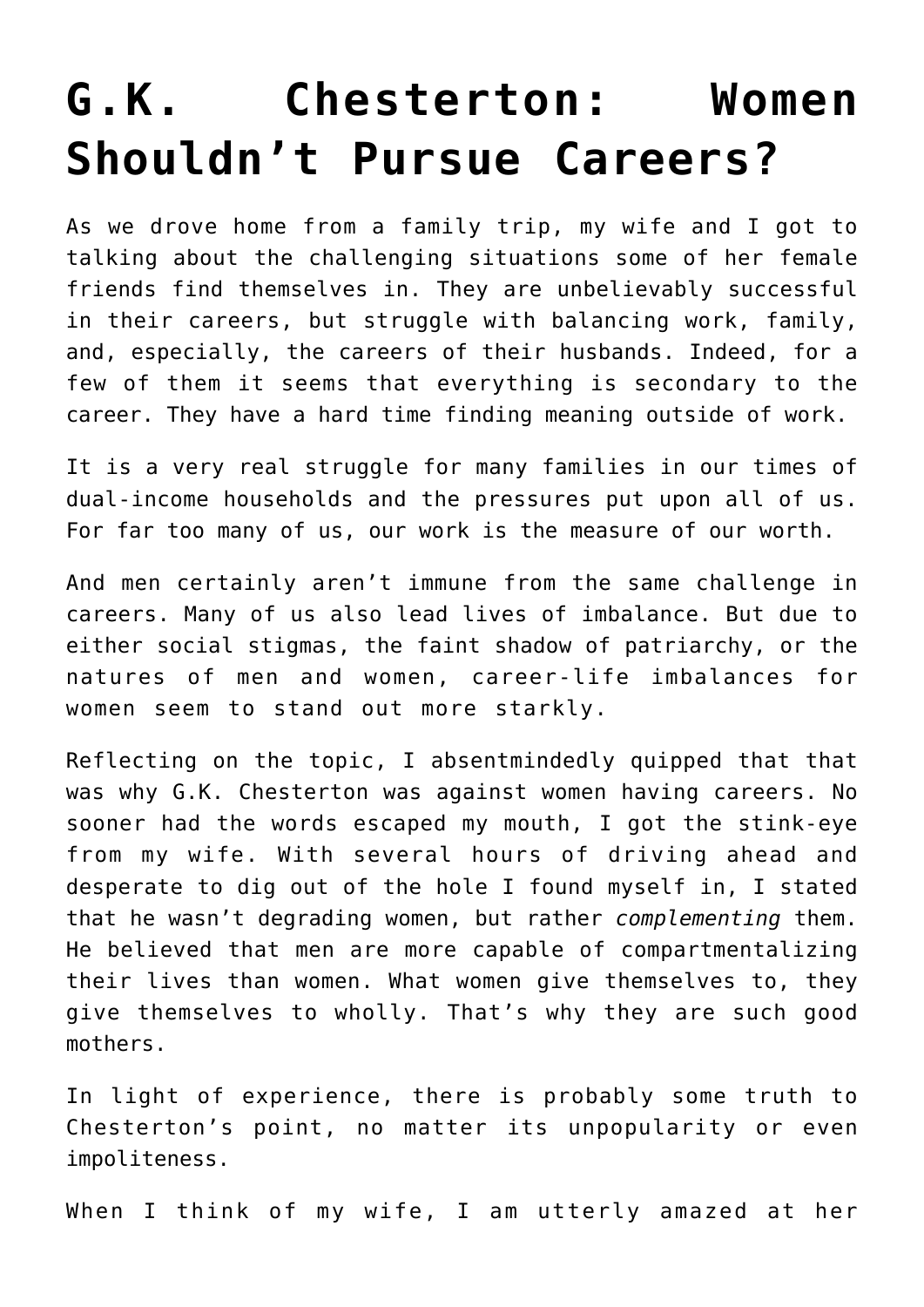selflessness, her willingness to sacrifice herself on the altar of motherhood. No matter how exhausted, how overwhelmed, or how irritated with the kids she may be, she is always making sure that they are not only taken care of, but warmly loved. We fathers have our special duties and a very important role to play, but it is truly the mother who seems to bind the home together.

For that same reason, of all the groups you don't want to get sideways with, moms are the ones. The same devotion to their family that binds all together in love, is the same devotion that makes them one of the fiercest opponents. Just think about the savagery committed when a debate breaks out between career moms and stay-at-home moms. If you're a man, there is absolutely no sense in trying to make peace or add anything to that conversation. It's best to just walk away.

And as I think about it, I have just done the very thing I advised you against doing… So, rather than dig myself in any deeper, here's Chesterton discussing the topic in *[What's Wrong](https://www.gutenberg.org/files/1717/1717-h/1717-h.htm#link2H_4_0009) [with the World](https://www.gutenberg.org/files/1717/1717-h/1717-h.htm#link2H_4_0009)* (1910). Enjoy! (or hate):

"The wife is like the fire, or to put things in their proper proportion, the fire is like the wife. Like the fire, the woman is expected to cook: not to excel in cooking, but to cook; to cook better than her husband who is earning the coke by lecturing on botany or breaking stones. Like the fire, the woman is expected to tell tales to the children, not original and artistic tales, but tales—better tales than would probably be told by a first-class cook.

Like the fire, the woman is expected to illuminate and ventilate, not by the most startling revelations or the wildest winds of thought, but better than a man can do it after breaking stones or lecturing. But **she cannot be expected to endure anything like this universal duty if she is also to endure the direct cruelty of competitive or bureaucratic toil.** Woman must be a cook, but not a competitive cook; a school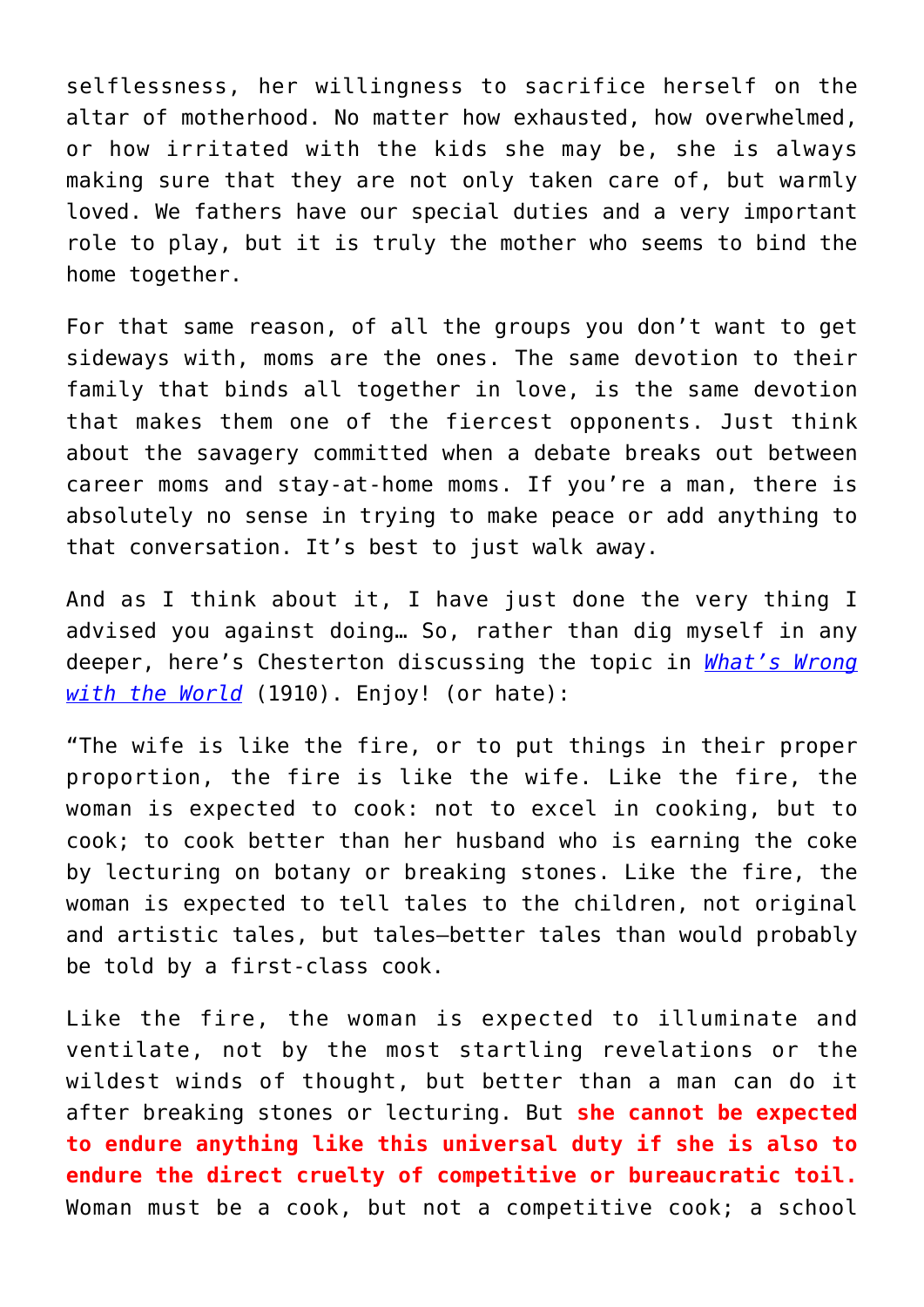mistress, but not a competitive schoolmistress; a housedecorator but not a competitive house-decorator; a dressmaker, but not a competitive dressmaker. She should have not one trade but twenty hobbies; she, unlike the man, may develop all her second bests. This is what has been really aimed at from the first in what is called the seclusion, or even the oppression, of women. Women were not kept at home in order to keep them narrow; on the contrary, they were kept at home in order to keep them broad.

**I do not deny that women have been wronged and even tortured; but I doubt if they were ever tortured so much as they are tortured now by the absurd modern attempt to make them domestic empresses and competitive clerks at the same time.** I do not deny that even under the old tradition women had a harder time than men; that is why we take off our hats. I do not deny that all these various female functions were exasperating; but I say that there was some aim and meaning in keeping them various. I do not pause even to deny that woman was a servant; but at least she was a general servant.

…

…

**To correct every adventure and extravagance with its antidote in common-sense is not (as the moderns seem to think) to be in the position of a spy or a slave. It is to be in the position of Aristotle or (at the lowest) Herbert Spencer, to be a universal morality, a complete system of thought.**

…

But when people begin to talk about this domestic duty as not merely difficult but trivial and dreary, I simply give up the question. For I cannot with the utmost energy of imagination conceive what they mean. When domesticity, for instance, is called drudgery, all the difficulty arises from a double meaning in the word. If drudgery only means dreadfully hard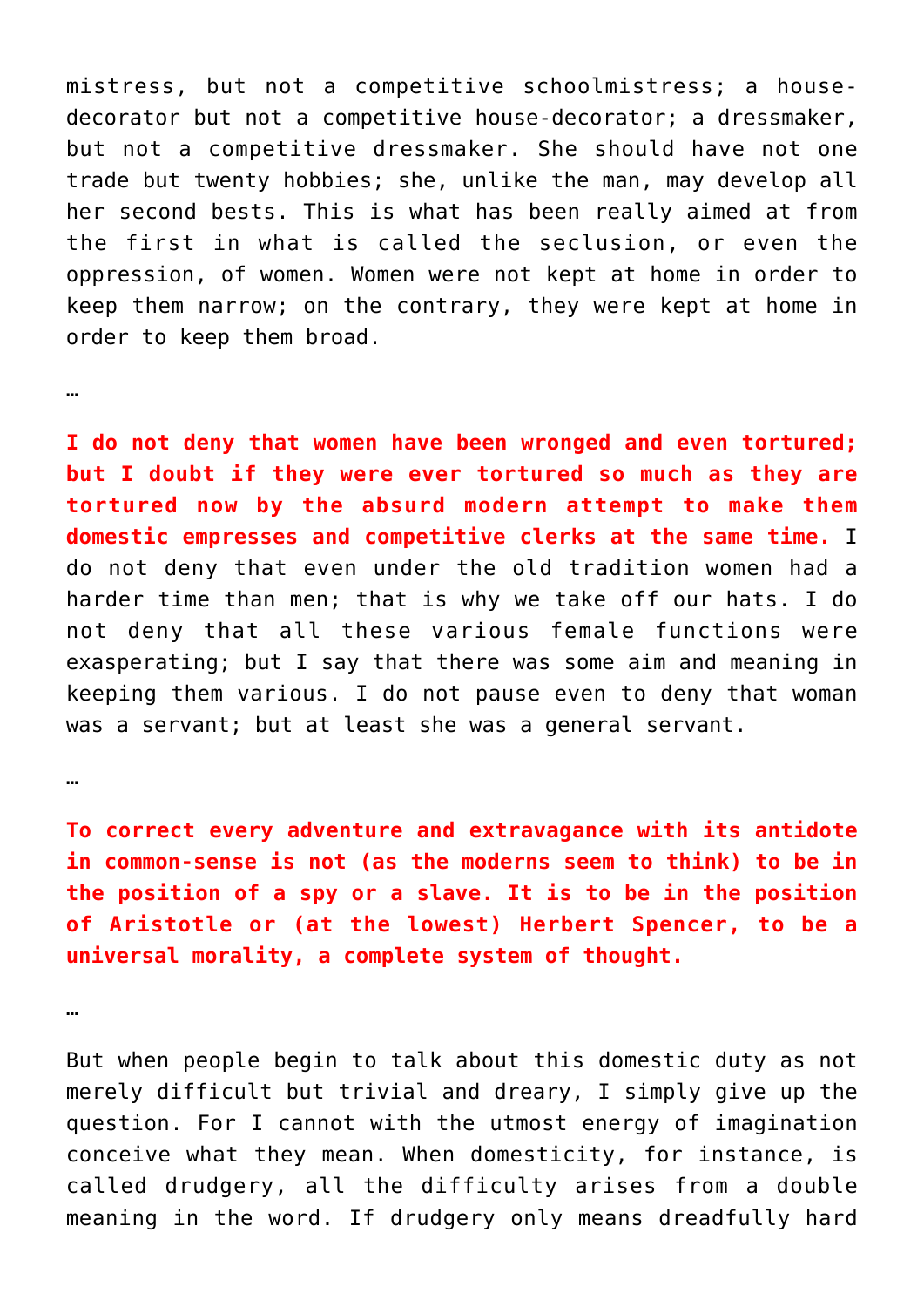work, I admit the woman drudges in the home, as a man might drudge at the Cathedral of Amiens or drudge behind a gun at Trafalgar. But if it means that the hard work is more heavy because it is trifling, colorless and of small import to the soul, then as I say, I give it up; I do not know what the words mean.

To be Queen Elizabeth within a definite area, deciding sales, banquets, labors and holidays; to be Whiteley within a certain area, providing toys, boots, sheets, cakes and books, to be Aristotle within a certain area, teaching morals, manners, theology, and hygiene; I can understand how this might exhaust the mind, but I cannot imagine how it could narrow it. **How can it be a large career to tell other people's children about the Rule of Three, and a small career to tell one's own children about the universe?** How can it be broad to be the same thing to everyone, and narrow to be everything to someone? **No; a woman's function is laborious, but because it is gigantic, not because it is minute.** I will pity Mrs. Jones for the hugeness of her task; I will never pity her for its smallness.

But though the essential of the woman's task is universality, this does not, of course, prevent her from having one or two severe though largely wholesome prejudices. She has, on the whole, been more conscious than man that she is only one half of humanity; but she has expressed it (if one may say so of a lady) by getting her teeth into the two or three things which she thinks she stands for.

I would observe here in parenthesis that much of the recent official trouble about women has arisen from the fact that they transfer to things of doubt and reason that sacred stubbornness only proper to the primary things which a woman was set to guard. One's own children, one's own altar, ought to be a matter of principle—or if you like, a matter of prejudice. On the other hand, who wrote Junius's Letters ought not to be a principle or a prejudice, it ought to be a matter of free and almost indifferent inquiry. But take an energetic